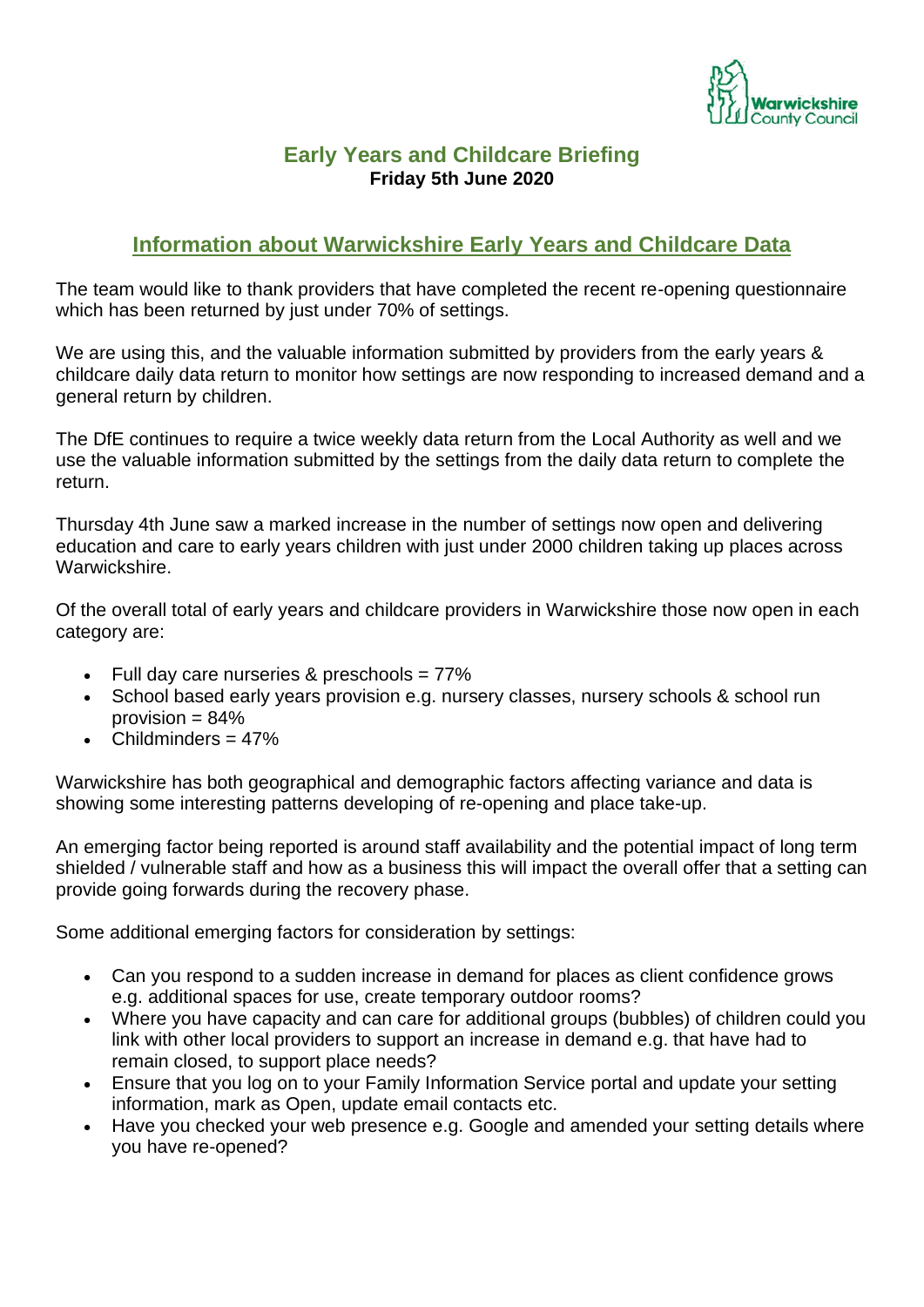# **Daily Data Form**

**Please note the data form must be completed by all providers daily regardless of whether settings are open, closed or on standby.**

The link is the same every day – save it in your favourites and just click on it when you are ready. https://forms.office.com/Pages/ResponsePage.aspx?id=BggwiCdZu0uok4nMJxOsgtUcRBe1-[2tDt4OwnGI6\\_SdUQkZKMVZNQVNMV0NMWEVWTk5NT0lJRlRDVyQlQCN0PWcu](https://forms.office.com/Pages/ResponsePage.aspx?id=BqqwiCdZu0uok4nMJxOsgtUcRBe1-2tDt4OwnGI6_SdUQkZKMVZNQVNMV0NMWEVWTk5NT0lJRlRDVyQlQCN0PWcu)

# **Updates**

#### **Important Information for settings offering wraparound, before and after school provision or holiday provision.**

The government has updated the school guidance: Actions for schools during the coronavirus outbreak (3rd June 2020). Providers should refer to sections **24.4** and **24.5** of the guidance. It is highly likely that further guidance and clarification on this issue will be provided by the government in the next few days.

[https://www.gov.uk/government/publications/covid-19-school-closures/guidance-for-schools-about](https://www.gov.uk/government/publications/covid-19-school-closures/guidance-for-schools-about-temporarily-closing)[temporarily-closing](https://www.gov.uk/government/publications/covid-19-school-closures/guidance-for-schools-about-temporarily-closing)

### **Vulnerability and Safeguarding of Children and Young People within Warwickshire**

During the regular contacts you are having with parents or carers of children who do not fall into the vulnerable child or critical key worker defined groups, you may have concerns that some families are experiencing increasing pressures and children are becoming more vulnerable.

Providers are able to use their judgement to enable such children to resume attendance at the provision. Providers who are intending to remain closed can, in consultation with parents/carers, submit a request for escalation in order for the child to be found a place in an Early Years and Childcare Hub provision.

Please complete the form using the link below:

[https://forms.office.com/Pages/ResponsePage.aspx?id=BqqwiCdZu0uok4nMJxOsgpshFbltccFLtG](https://forms.office.com/Pages/ResponsePage.aspx?id=BqqwiCdZu0uok4nMJxOsgpshFbltccFLtGj5gZPS2JVUOE5IRFJZRkNaTTcxVlBKMEdESExVT0pQVi4u) [j5gZPS2JVUOE5IRFJZRkNaTTcxVlBKMEdESExVT0pQVi4u](https://forms.office.com/Pages/ResponsePage.aspx?id=BqqwiCdZu0uok4nMJxOsgpshFbltccFLtGj5gZPS2JVUOE5IRFJZRkNaTTcxVlBKMEdESExVT0pQVi4u)

# **Information and Resources**

### **NHS Special Message for Parents**

The NHS have produced a parent guide to Covid-19 which is attached with today's briefing email. Please can you share this with parents via your setting's preferred method of communication**.**

#### **Free Health and Well-being Resources: Back to school with SCARF**

Coram Life Education have produced a resource pack aimed at primarily at schools, however some of the resources for the  $4 - 5$  year old age group may be of interest to settings. The resources are set out under five themes covering safety, caring, achievement, resilience and friendship.

<https://www.coramlifeeducation.org.uk/back-to-school-with-scarf>

#### **National Careers Virtual Jobs Fair – West Midlands – 11 June 2020**

Following the success of its first Virtual Jobs Fair in May, with over 1000 jobs, apprenticeships and volunteering opportunities promoted, the National Careers Service is hosting its second fair in the **West Midlands on June 11** to promote local vacancies and support citizens to get back into